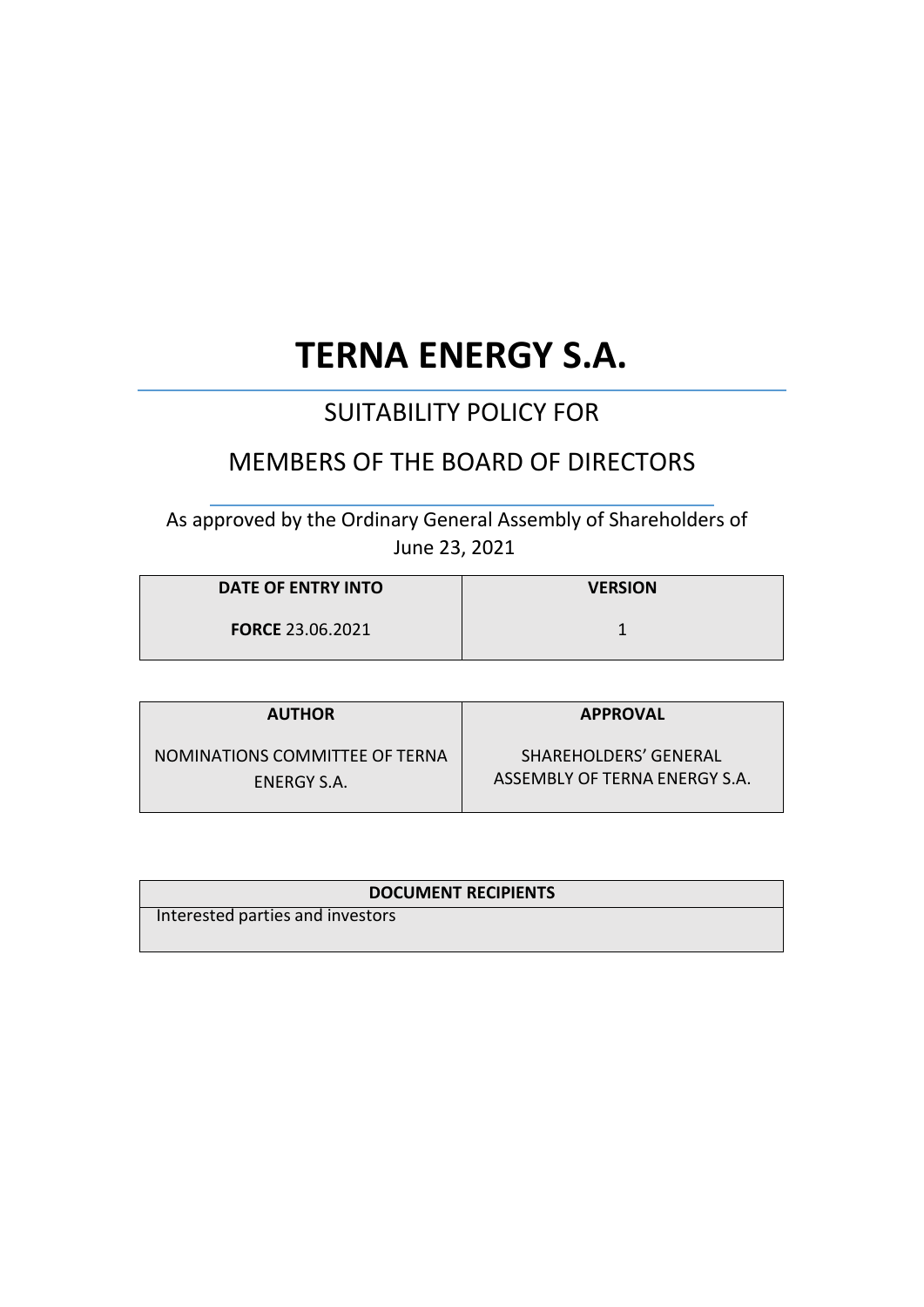# **Table of Contents**

| 4. Selection, Replacement and Renewal of the term of office of Board members 5 |  |
|--------------------------------------------------------------------------------|--|
|                                                                                |  |
|                                                                                |  |
|                                                                                |  |
|                                                                                |  |
|                                                                                |  |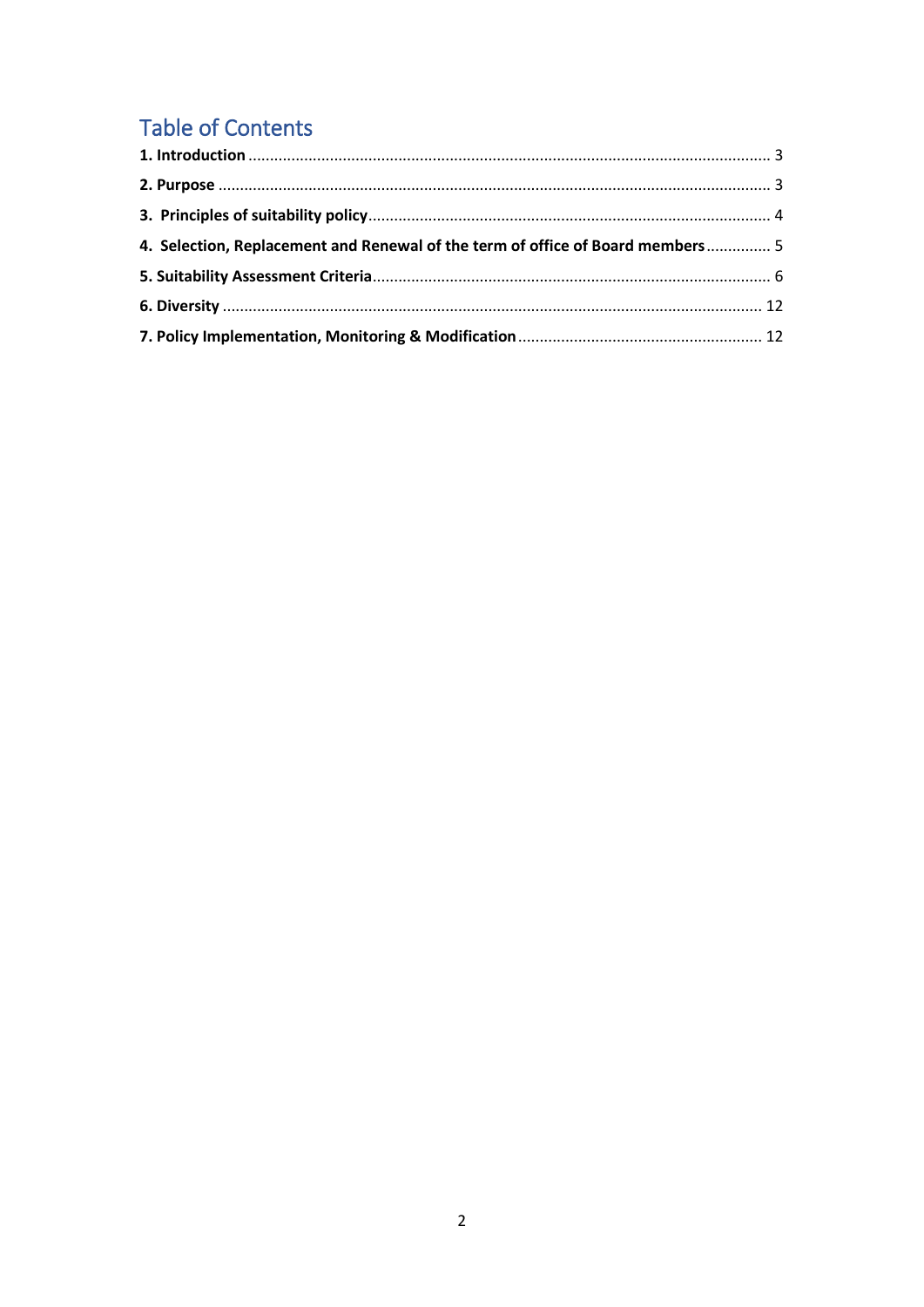### <span id="page-2-0"></span>1. Introduction

This present Suitability Policy of Members of the Board of Directors (hereinafter, the "Policy") was prepared by the Nominations Committee of "TERNA ENERGY INDUSTRIAL, COMMERCIAL AND TECHNICAL SOCIÉTÉ ANONYME" (hereinafter the "Company"), parent company of the "TERNA ENERGY Group" (hereinafter referred to as the "Group"), in accordance with the provisions of article 3 of Law 4706/2020 on the suitability policy of the Board of Directors and the guidelines of Circular no. 60 of the Hellenic Capital Market Commission.

The Policy was approved by the 23 /06 / 2021 General Meeting of the Company's shareholders following the 02 / 06 / 2021 approval by the Board of Directors and will enter into force from the date of its approval by the General Meeting. Individual amendments require re-approval by the Board, while the Policy Review requires a Decision of the General Meeting. Policy Review is the adoption of substantial amendments that introduce significant derogations or significantly alter the content of the policy, in particular in regards to the principles and criteria applied, or the rewriting of the Policy from the outset.

In addition, the increased needs of monitoring the framework of Corporate Governance, Risk Management, Regulatory Compliance, as well as the operation of Company Divisions such as Human Resources, Information Technology and Information Management, Information Security Management, Health, Security and Environment, were taken into consideration by assigning administrative or supervisory responsibilities to executive members of the Board. At the same time, the possibility of contributing to matters of responsibility and / or technical support to the Committees of the Board was also considered.

### <span id="page-2-1"></span>2. Purpose

This Policy aims to ensure quality staffing, efficient operation and fulfillment of the role of the Board based on the general strategy and the medium-term business aspirations of the Company, aiming the promotion of the corporate interest.

The aim of this policy is to have a **highly efficient Board of Directors**. Such is considered a Board of Directors with an established team, that cooperates with a joint commitment to protect and enhance the share value, instead of a rudimentary gathering of executives who manage corporate affairs without the ability to cooperate constructively and have any development prospect.

The signs of Boards of Directors with high performance, are positively reflected when the following conditions are met:

- The members of the Board of Directors feel honored and privileged to participate in the Board.
- $\blacksquare$  They always express what they believe.
- They are characterised by diversity (views, experience, payments etc.)
- They are distinguished for their behaviour and are role models for other employees, being universally accepted and appreciated.
- They trust each other enough to point out mistakes and subpar performance or unsatisfactory participation in the work of the Board.
- They constructively criticize each other during suggestions, presentations, plans and approaches.
- They understand and appreciate what each member adds to the entire Board of Directors and seek advice from each other.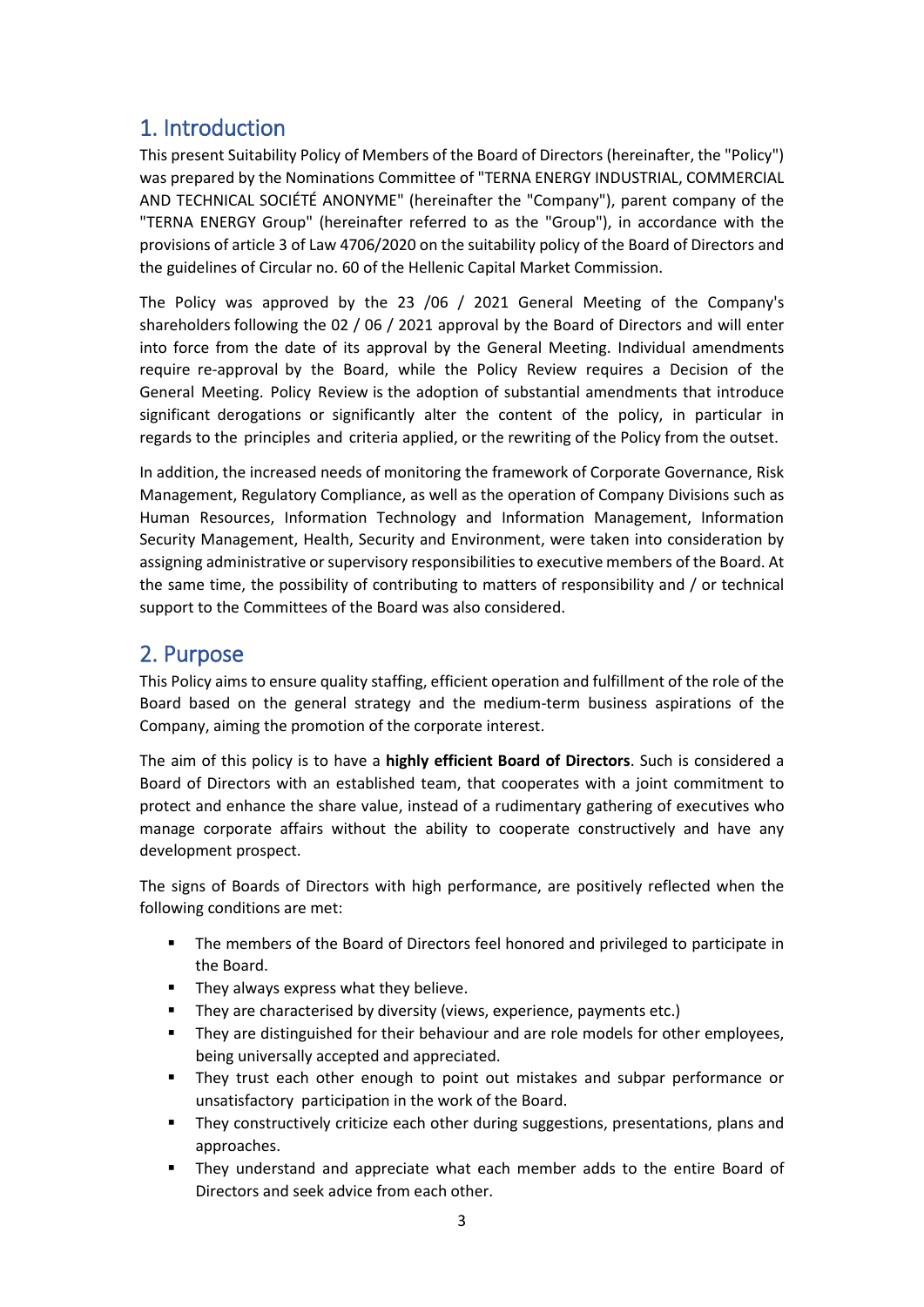- They discuss and request clarifications before or during the meeting on any matter and indicate to the rapporteur any modifications that may improve the recommendation or the decision.
- They answer for their actions and demand accountability, and justifications from each other without hesitation.
- They actively participate in the meetings of the Board of Directors and the Committees.
- They actively participate in informative meetings.
- They discuss and solve problems together.
- They understand that all members of the Board of Directors are committed to the success of the Board as its members, even if they disagree.
- They know their roles and responsibilities as members.
- They participate in trainings, surveys and assessments.
- They care an so they are frustrated and worried if the desired results are not achieved.
- They recognize and express their appreciation in practice to members of the Board of Directors who are senior and have greatly contributed to the successto the Company, trained by them as models of value and performance.

Especially the non-executive members, among others, exercise effective oversight of the executive members and systematically supervise and monitor the decision-making by the Management.

This Policy forms the basic principles that the members of the Board of Directors, in addition to their experience and skills, must also have a strong team dynamic, that adds real value to the organization. The suitability criteria for the members of the Board of Directors as well as their explanation is presented in detail below.

The Policy is available on the Company's websit[e https://www.terna-energy.com/](https://www.terna-energy.com/) 

# <span id="page-3-0"></span>3. Principles of suitability policy

This Policy takes into account best practices and is in line with the corporate culture, and what is stipulated in Articles of Association, Internal Operation Charter and the Code of Corporate Governance under which the Company operates , it is clear and adequately documented and governed by the principles of transparency and proportionality while promoting diversity, meritocracy and efficiency during the selection and the term of office of the members of the Board.

Furthermore, during the preparation of this Policy, the size, the internal organization, the risktaking disposition, the nature, the scale and the complexity of the Company's activities were taken into account, including but not limited to, construction, concessions, energy, real estate management and development, mining, waste management, provision of services, PPP projects, operation of large infrastructure projects.

The guiding principles governing this Policy are:

- Compliance
- Transparency
- Proportionality
- Diversity
- Merit
- Efficiency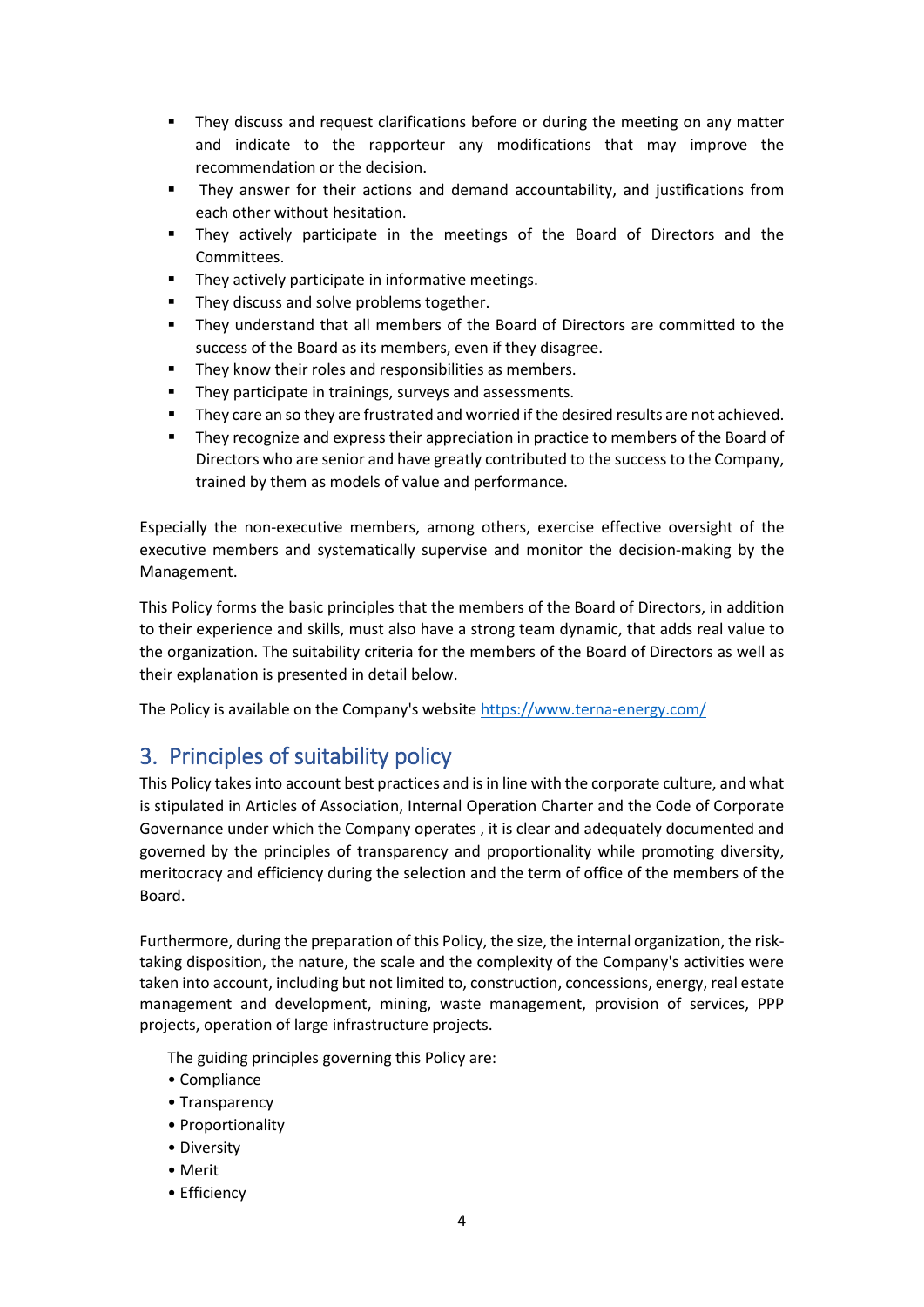• Experience and seniority

To ensure the above, the Company has established guidelines and / or internal procedures, with the responsibility of BoD and the contribution of the Nominations Committee and other Company's divisions (e.g. Human Resources, Legal Services), where appropriate, for the monitoring of the effectiveness of the Policy and it proceeds to its periodical assessment at regular intervals or when significant events or changes occur.

# <span id="page-4-0"></span>4. Selection, Replacement and Renewal of the term of office of Board members

The Company, within the context of implementation of a structured and adequate corporate governance framework, implements specific corporate governance practices, for the benefit of its shareholders, employees and other related parties. The Board of Directors is the custodian and responsible for the implementation of these principles in the operation of the Group's parent company, but also an advocate of its management philosophy. The BoD, as a collective body, manages the Company and its affairs, taking the necessary decisions on all matters that fall under its remmitance in accordance with the Company's Articles of Association, the decisions of the General Meeting and the relevant legislation.

The Nominations Committee of the Board has a duty to ensure the existence of a sufficient number of members and an appropriate composition with general knowledge or experience of the fields of activity and necessary experience at a collective level, in order to enable constructive discussions for the effective execution of its duties and proper decision-making. More specifically, the Company is managed by the BoD, which consists of five (5) to eleven (11) Members, individuals or legal entities, elected by the General Meeting of Shareholders and may or may not be Shareholders. The exact number is determined taking into account the size, nature and activities of the Company.

The Company, based on the Corporate Governance Code, establishes as basic principles of the corporate governance system the observance of the values of transparency, professional ethics and the sound management of all its resources at each level of its management and defines the suitability criteria of members of the Board based on which they are selected and evaluated, as these are presented in the next section.

The Company seeks the staffing of the Board with individuals of high morals, stable and extroverted personality and unquestionably good reputation who act with integrity, responsibility and discretion and avoid acts that endanger the competitiveness and reputation of the Company and conflict with its interests. In addition, the members of the Board must have the appropriate skills and the necessary experience based on the tasks they undertake and their role on the Board. At the same time, a prerequisite is the provision of sufficient time for the performance of their duties, with the members demonstrating "diligence of a prudent entrepreneur".

The candidate members of the Board know, among other things, as far as possible, before taking the position, the corporate culture, the values, the voluntary commitments and the general strategy of the Company. During the selection, the renewal of the term of office and the replacement of a member, the individual assessment and collective suitability is taken into account.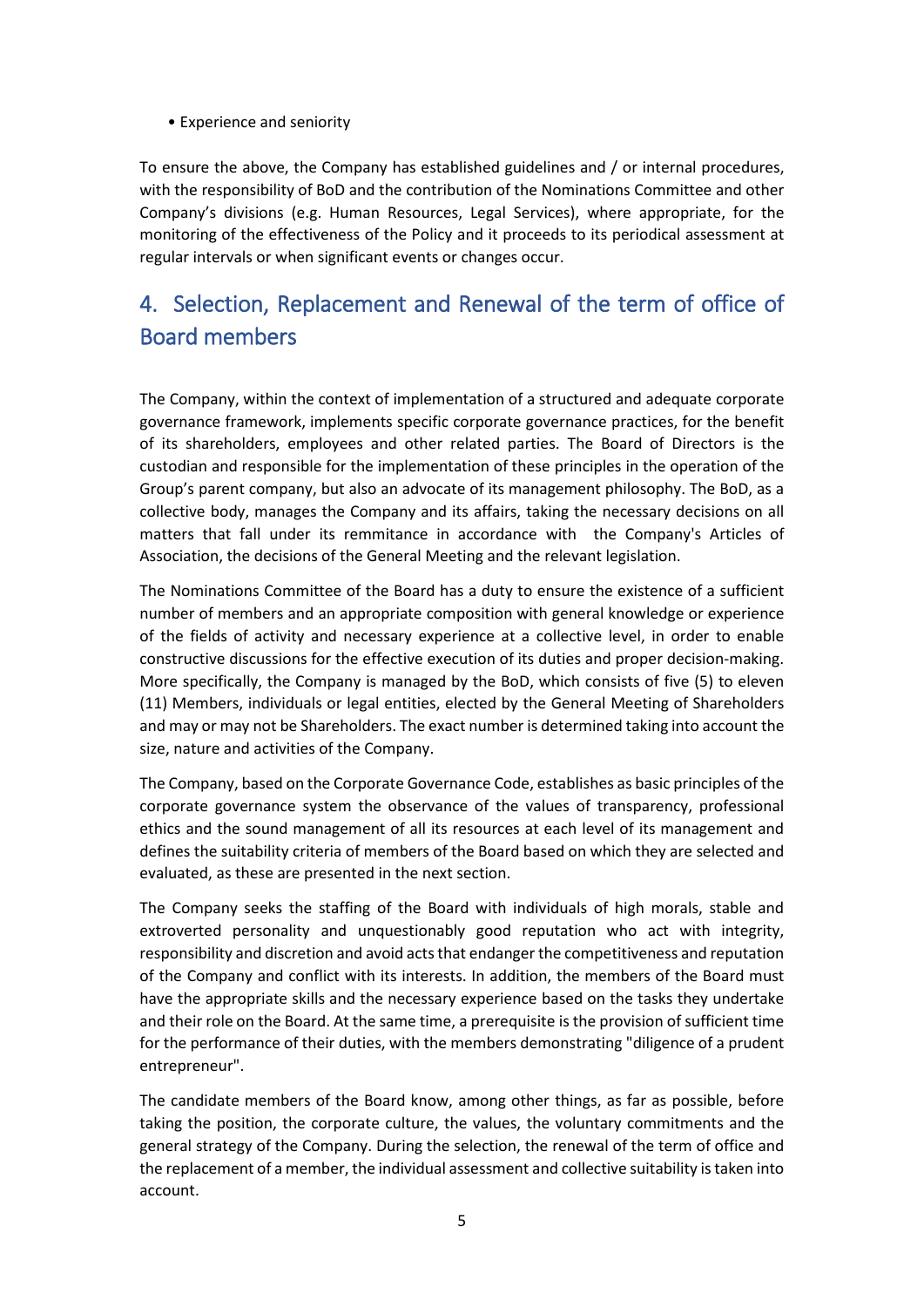The Company cmonitors the suitability of the members of the Board in particular for the identification of events and cases where it is deemed necessary to re-assess their suitability. In particular, a reassessment of suitability is recommended at least in the following cases:

- when doubts arise regarding the individual suitability of the members of the Board or the suitability of the BoD composition,
- in case of a significant effect on the reputation of a member of the Board,
- in case of a member's behavior affects the Company's reputation
- in case members are not accepted and recognized by the majority of executives and employees
- in any event that may significantly affect the suitability of the board member, including cases in which members do not comply with the Company's Conflict of Interest Policy or non-compliance with the conditions of independence of an independent non-executive member.

The Company has appropriate succession plan. More specifically, the Board through the suitability criteria as well as the ratio between executive and non-executive members, and namely independent non-executive members, ensures for the Company an appropriate succession plan, for the smooth continuation of the management of the Company's affairs and the decision-making after the departure of members of the Board of Directors, especially executive and members of committees.

# <span id="page-5-0"></span>5. Suitability Assessment Criteria

By virtue of this Policy, the Nomination Committee proceeds with the determination of the suitability criteria of the Board members, in order to ensure individual and collective suitability.

The members of the Board must meet the individual suitability criteria based on the needs of their role not only in the selection, replacement and renewal of their term of office, but also throughout their term of office.

Special obstacles, obligations and conditions set by art. 3 par. 4, 5 and 6, of art. 9 par. 1 and 2 of law 4706/2020 and of art. 44 par. 1 of law 4449/2017 as applicable or by the applicable regulatory framework, apply independently of the suitability criteria.

### Α. Individual Suitability

The individual suitability criteria are general and apply to all members of the Board, regardless of their capacity, as executive, non-executive or independent non-executive members and are summarized in the table below:

#### **Criteria and Characteristics of Individual Suitability**

**Knowledge and skills**

- Practical and professional experience gained, variety of experience.
- Knowledge and experience in corporate governance.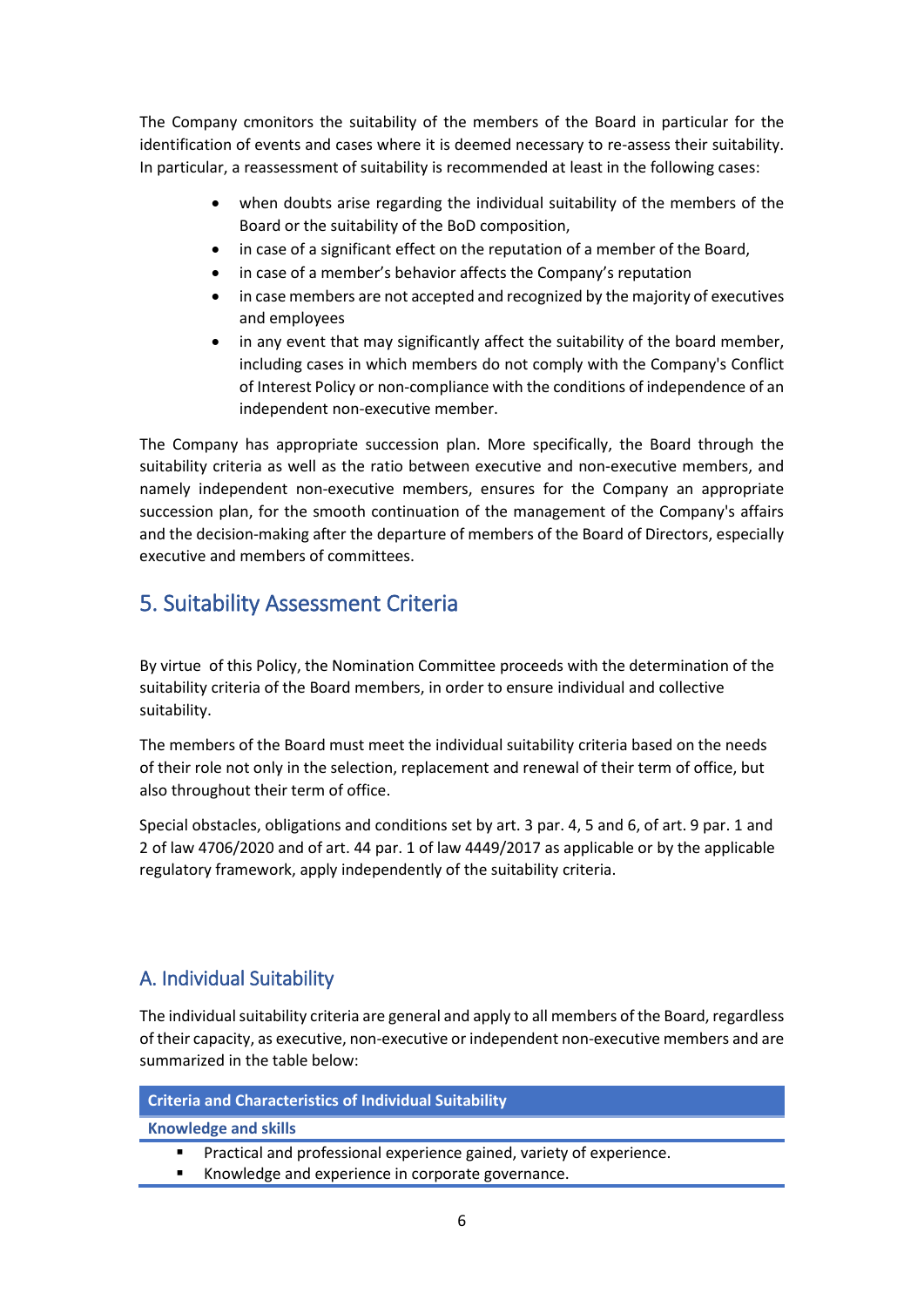- Deep knowledge of corporate affairs.
- Administrative / managerial capacity, role experience.
- **Harmonious cooperation with executives and employees.**
- Understanding of development perspective.
- Strategy development skills.
- Receptivity to innovation and technology.
- Extroversion.
- Perception of risks.
- Responsibility and consistency.
- Recognized effectiveness.
- Communication skills.
- Effective Representation skills towards third parties.
- Understanding Regulatory Frameworks.
- Representation in institutions.
- Business development, entrepreneurship.
- Time period in the same position
- Correlation of individual fitness with a history of postive performance within the Group
- Knowledge of the culture and values of the Company.

#### **Guarantees of Ethics and Reputation**

- High sense of corporate culture.
- Reliability and integrity of character.
- **Prestige and acceptable personality.**
- History of presence in the Group for the executive members.
- Professional or social achievements.
- Reputation and acceptance by employees and the external environment for executive members.
- Reputation, social and professional achievements for non-executive members.

#### **Conflicts of Interest**

- Participation in Boards of Directors meetings or in other administrative bodies of other legal entities - organizations of any character and activity.
- Professional commitments of any kind to other companies and non-profit organizations.
- Activities or transactions related to the Company or to a key customer or supplier of the Company.

#### **Impartiality of judgment**

- **Impartiality.**
- Objective and broad point of view.
- Courage, belief and vigor.
- Constructive and substantiated criticism.
- **Individual judgement.**

#### **Availability of sufficient time**

- Number of participations in BoDs and Committees of companies of the Group and / or third companies or bodies.
- Ability to actively participate in:
	- □ preparation and deepening of topics.
	- □ writing presentations on issues of the Board.
	- □ support for projects of working groups and committees.
	- $\Box$  briefings / conferences with topic rapporteurs.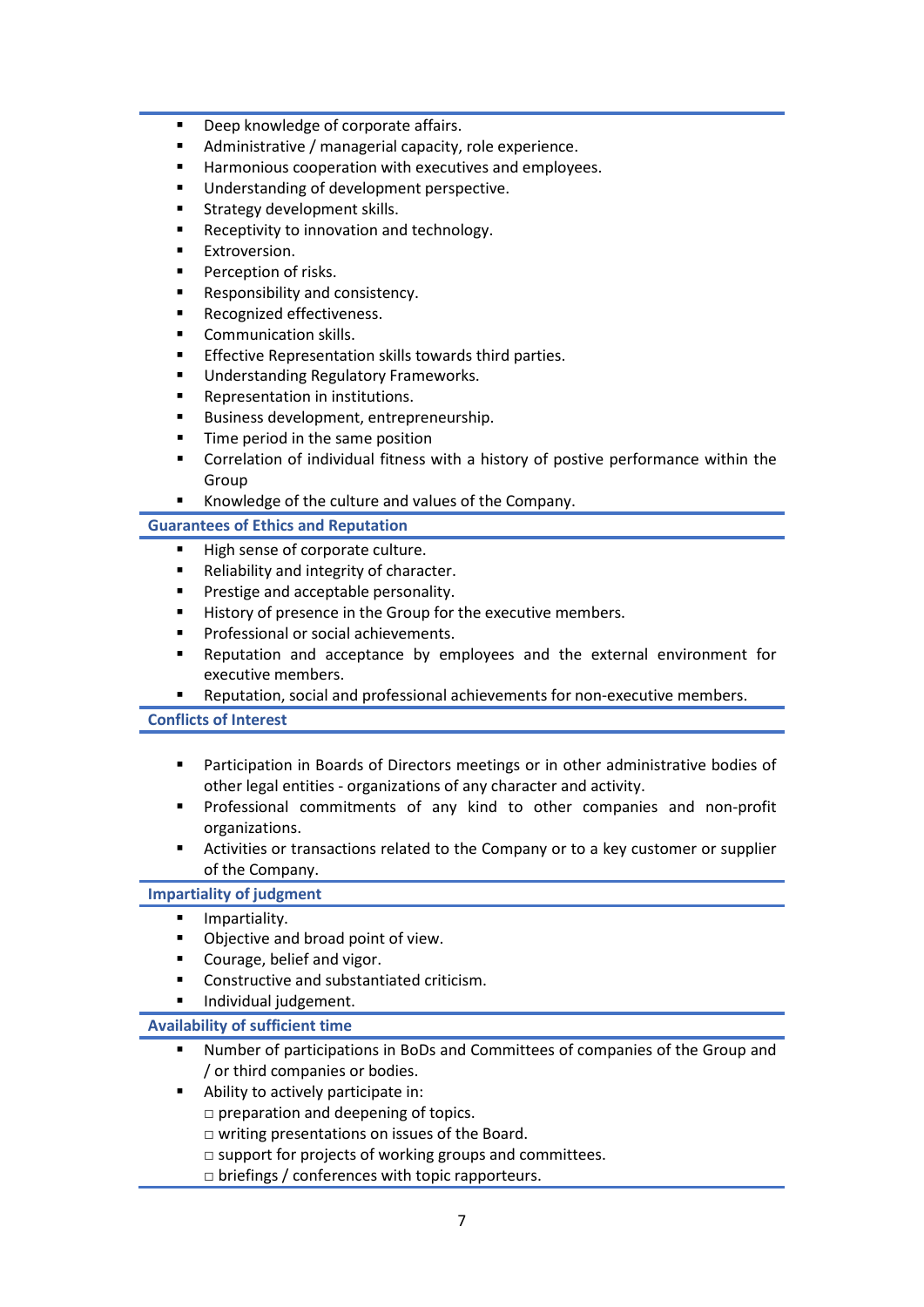□ consultation between non-executive and executive members.  $\Box$  meetings of the members of the group of non-executive members, on issues of supervision of the executive members and evaluation of their performance.

More specifically, regarding the criteria of individual suitability:

#### • **Adequacy of knowledge, skills, abilities, experience**

For the purposes of evaluating the theoretical knowledge of a member, training in relation to the activities of the Company and practical experience acquired from previous positions the type of position that the member held, are taken into careful consideration.

In the context of the assessment of adequate knowledge, skills and competencies the following are examined:

a) the role and tasks of the position and the skills required:

b) knowledge and skills acquired through training and professional development;

c) practical experience previously gained from specific roles, taking into account the period of each role, the degree of responsibility, the size of the entity in which he/ she worked and the nature of the activities he/ she carried out;

d) the knowledge and skills acquired and demonstrated through the professional conduct and development as a member of the Board,

e) the business experience gained from previous activities outside the Group, taking into account the nature, scale and complexity of the business.

In the context of the assessment of the more specific areas of knowledge, experience and skills, the following are examined:

a) the skills for the staffing of the BoD committees which are required by law, namely the Committees:

- o Control
- o Nominations
- o Remuneration

b) the skills and experience for the supervision and / or staffing of the non-statutory required committees or working groups established by BoD Decisions when they are considered useful in order to contribute to the work of the Board as well as to achieve a high level of Corporate Governance and more efficient operation of the management. Such committees may be compulsory or optional in the Company's Articles of Association, in the Code of Corporate Governance, in the Internal Operation Charter or may be established by a decision of the Board of Directors and be supervised by Board members who may also participate in them. The above Committees or working groups, which consist of Managers and / or members of the Board may be assigned with the duty to control areas such as those mentioned below:

- **EXECOPEDATE:** Corporate Governance
- Regulatory Compliance
- Sustainable Development
- Cybersecurity
- Business Continuity
- Personal Data Protection
- Corporate Social Responsibility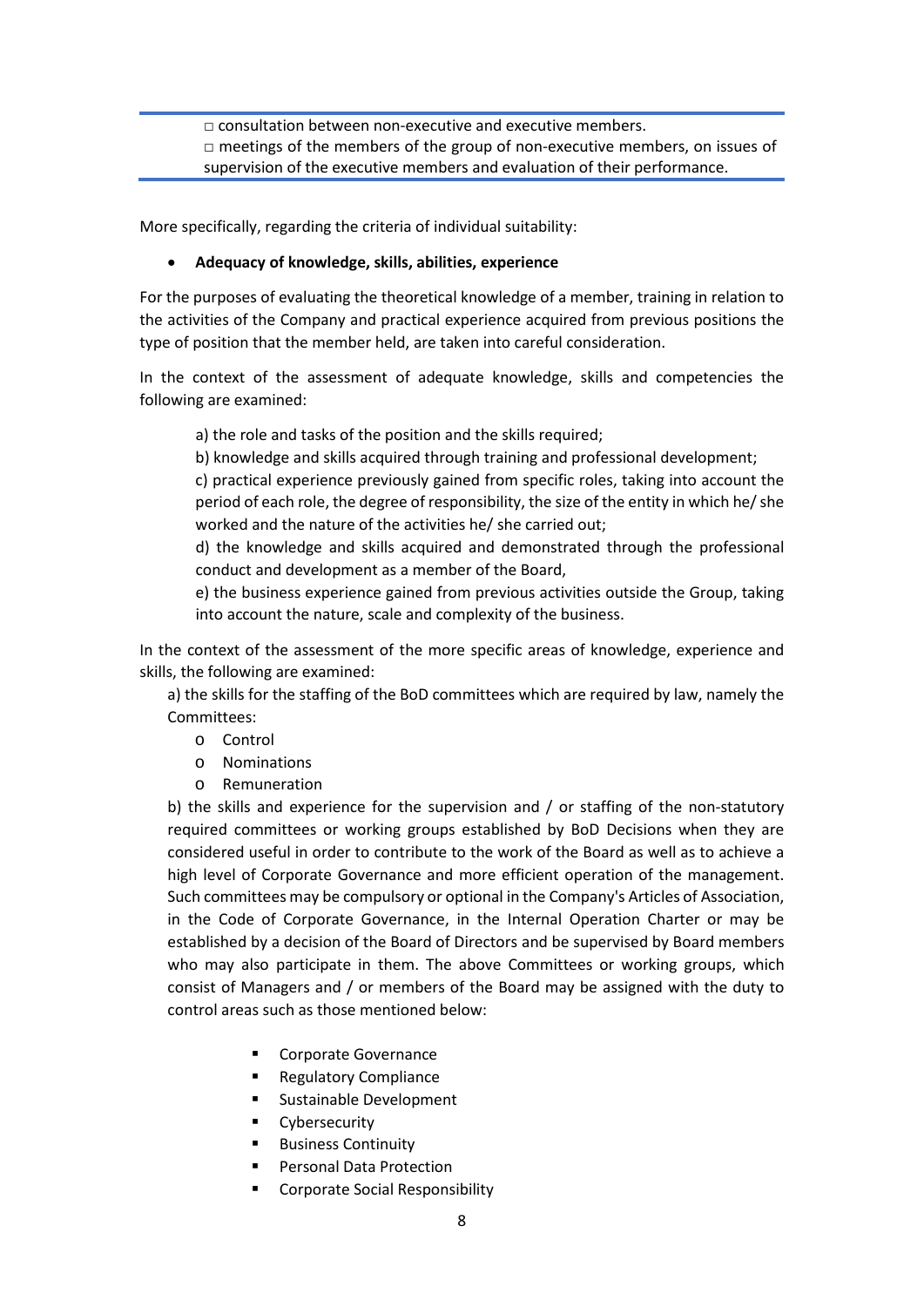- Corporate Risk Management
- Strategic Planning
- Investment Appraisal
- Employee Health & Safety
- **Environment & Energy**

In addition to the supervision or participation of the Board members in the work of the above objects, in the context of the assessment of the specific skills and experience of the members of the Board, the adequacy of the members for the supervision of other areas of important interest, such as those of Sustainable Development, Innovation, Development and Training of Human Resources, International Relations, Communication, Development of Information Systems is also examined, while in each case the experience for undertaking supervisory duties of each distinguished activity of the company is also taken take into account.

**The executive members of the Board** may have acquired sufficient practical and professional experience, either by holding a position of responsibility for several years, or by pursuing a business for a sufficient period of time. An important parameter that is taken into account for evaluating the criteria of individual suitability, and which sometimes prevails over the other criteria, is the unifying and leading qualities that can be attributed to board members as figures that are appreciated by executives, employees, partners, customers and suppliers and are a point of reference and example for their ethos, their values, their timeless behavior and contributions to the Group and which ultimately contribute with their precense in the Board by maintaining principles, values and efficiency both in the work of the Board of Directors and also in the activities of the Company's executives.

**For non-executive, independent and non-executive board members**, knowledge, professional or institutional experience, professional development and the roles they have taken on, their prestige and ability to form an objective, broad and informed view of all corporate affairs and to transfer it impartially to the Company's Board.

**The non-executive members who staff the Audit Committee** should possess more specific knowledge in relation to the work of the Committee and wider knowledge or general experience in the fields in which the company operates, while the composition of the Committee must consist of at least one member with sufficient knowledge of Auditing or Accounting.

In this Policy, during the process of evaluating the candidacies or re-evaluating the members of the Board of Directors, the qualifications and the prerequisite special characteristics required for the non-executive members of the Board of Directors to possess are examined, in a sufficient number so that they are satisfactory for the adequate staffing of the Audit Committee, regardless of the participation or non-participation of third parties with proven audit or accounting knowledge.

The guideline of this Policy is to include in the Board of Directors members with experience in areas that have been characterized in the recent past as highly critical resulting in a recent tendency internationally for their inclusion and participation in Boards of Directors. A typical example is the oversight of the Cybersecurity Committee and the Head of Cybersecurity (CISO) which is recognized as a necessity to be overseen by a qualified member of the Board.

The members of the Board are recommended to know and clearly understand the framework of Corporate Governance of the Company (as it arises from the Law and the Corporate Governance Code that applies), the role they assume with their responsibilities as members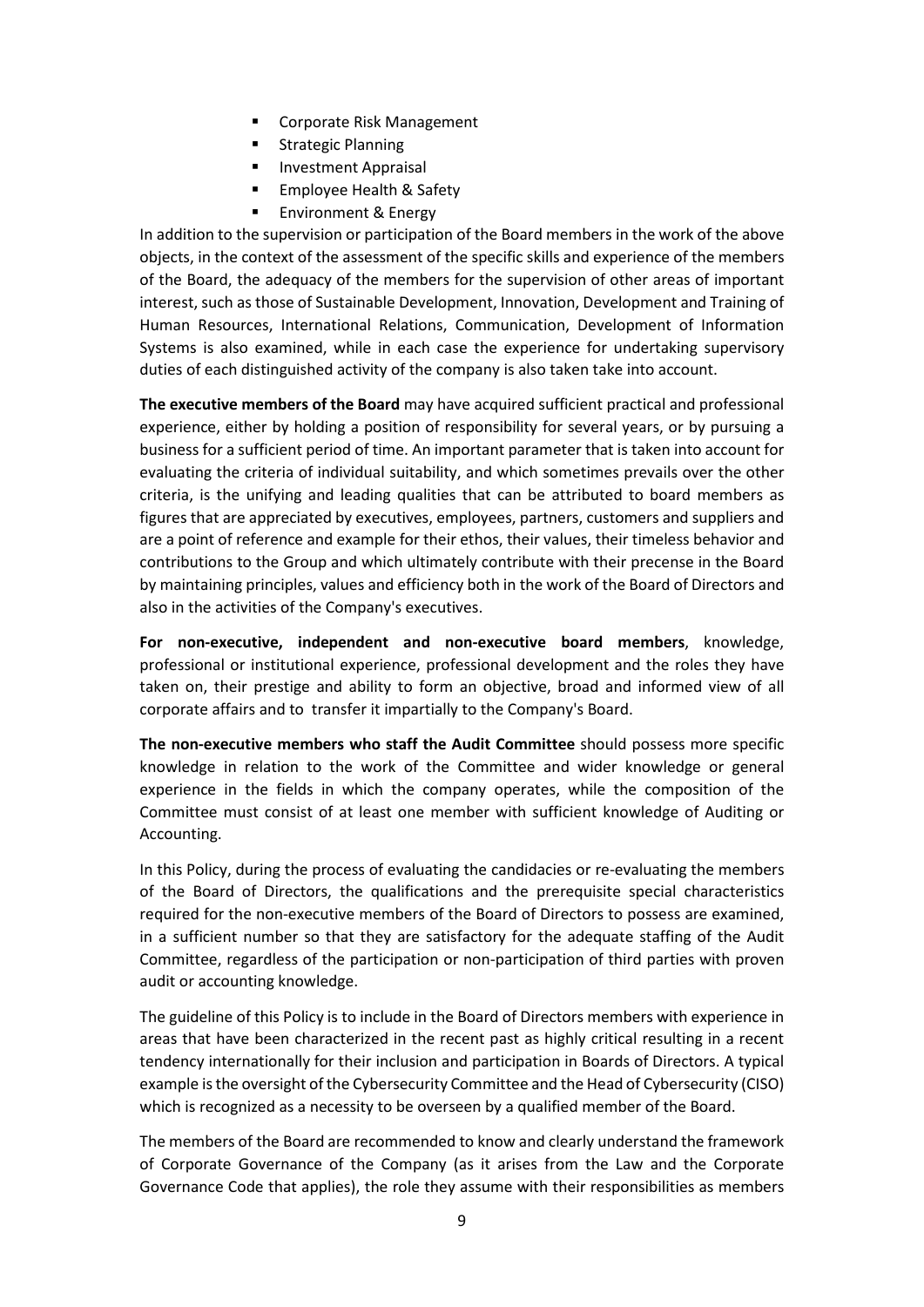of the Board, members of its committees, as well as the structure of the Group and possible conflicts of interest.

#### • **Guarantees of Ethics and Reputation**

The members of the Board must be distinguished for their good reputation and morals, which is to be determined mainly by honesty, integrity and generally personal conduct. A member of the Board is presumed to have a good reputation, honesty and integrity, unless there are objective and proven reasons to suggest otherwise.

In order to evaluate the reputation, honesty and integrity of a candidate or an existing member of the Board of Directors, subject to obstacles for the promotion or retention of membership provided by in article 3 par. 4 and 5 of law 4706/2020 as in force, or in the current regulatory framework, the Company conducts research and, subject to the legislation for the protection of personal data, requests information and relevant supporting documents for any final judicial decisions or enforceable administrative acts against him/ her, either individually or as a representative of a third party or legal entity.

#### • **Conflict of interest**

By adopting and implementing a Conflict of Interest Policy, the Board ensures the effective management of potential conflicts of interest between its members and the Company as well as the protection of the confidentiality of critical information that may affect the Company's share price, image, the operation and competitiveness.

All real and potential conflicts of interest at the Board level must be investigated, disclosed and documented to the Board who takes the decision , for the purpose of the relevant discussion and decision-making and proper management by taking the necessary measures to reduce conflicts of interest.

#### • **Independence of judgment**

It is important to ensure that each member of the Board acts with independent judgment during discussions and decision-making within the Board. All members of the Board actively participate in meetings and make their own sound, objective and independent decisions and judgments in the performance of their duties. Objectivity is defined as the impartial attitude and cast of mind that allows the members of the Board to perform their work as they believe and not to accept compromises in terms of their quality.

When assessing the independence of their judgement, the Company takes into account whether all members of the Board have the necessary behavioral skills, including:

a) courage, belief and vigor to carry out a substantial assessment and challenge of the proposals or opinions of other members of the Board,

b) active listening and cooperation in order to understand in depth and to process in a timely and effective manner proposals of other members of the Board and to participate in their development or implementation according to their competence,

c) the ability to ask reasonable questions to the members of the Board and in particular to its executive members and to exercise constructive criticism, and

d) the ability to resist the phenomenon of groupthink.

#### • **Allocation of sufficient time**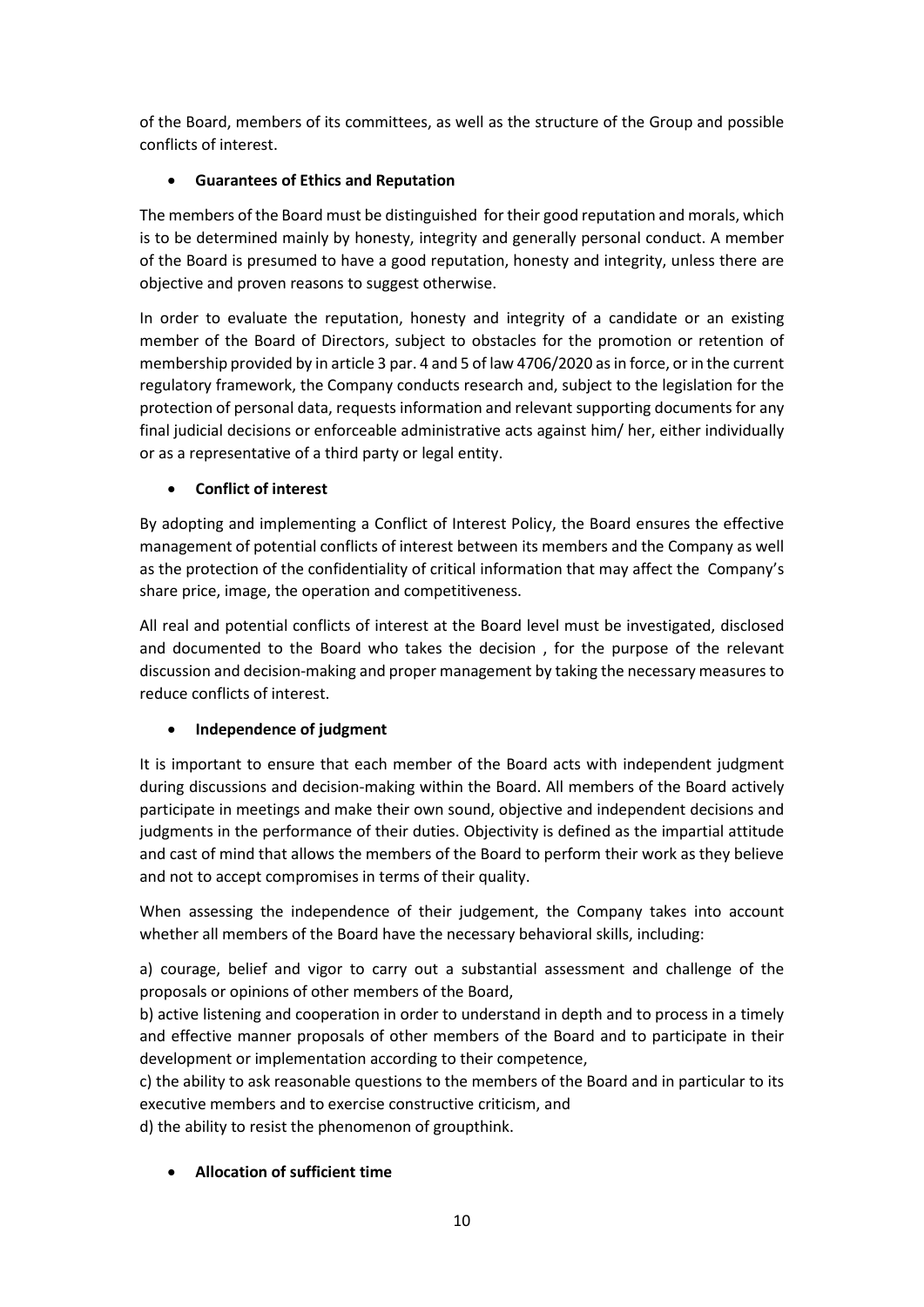All members of the Board must commit the time required for the performance of their duties based on the description of their position, role and tasks, in order to perform their duties conscientiously and fully. In order to determine the adequacy of time, the capacity and responsibilities assigned to the member of the Board are taken into account and as a Managing Director for the executive members, the number of his/her positions as a member in other BoDs and the resulting positions held by that member at the same time, as well as other professional or personal commitments and conditions. It is noted that in case it is found that one or more of the above individual suitability criteria, based on this policy, cease to be met by member of the Board, for reasons that this person could not prevent even with due diligence measures, then the Company's competent body immediately terminates and replaces the member within the time limits provided in the applicable legislation.

### B. Collective Suitability

The criteria of collective suitability are shown in the table below

| <b>Collective suitability criteria</b>                                                                          |                                                                                                                                                                                                                                                                             |
|-----------------------------------------------------------------------------------------------------------------|-----------------------------------------------------------------------------------------------------------------------------------------------------------------------------------------------------------------------------------------------------------------------------|
| <b>Collective Expertise</b>                                                                                     |                                                                                                                                                                                                                                                                             |
| It mainly concerns:<br>strategic planning<br>$\bullet$<br>financial reports<br>$\bullet$<br>$\bullet$<br>٠<br>٠ | the business activity of the Company and the main risks associated with it<br>compliance with the legislative and regulatory framework<br>understanding corporate governance issues<br>the ability to identify and manage risks<br>the effect of technology on its activity |
| <b>Diversity</b>                                                                                                |                                                                                                                                                                                                                                                                             |
| ■<br>٠<br>of the Board.                                                                                         | Representation from different sectors of activity and business (multi-collection)<br>Representation of each gender by at least twenty five percent (25%) of all members<br>Representation without any exclusion due to any kind of discrimination                           |

#### • **Collective expertise**

More specifically, all areas of knowledge required for the business activities of the Company are recommended to be covered by the Board collectively with sufficient expertise among its members. The members of the Board must be able to make appropriate decisions taking into account the business model, risk-taking, strategy and markets in which the Company operates. Also, the members of the Board Collectively, must be able to effectively monitor and critique the decisions of senior management and have the necessary skills and experience to exercise the actual management and supervision of the Company.

The Board has the primary responsibility for identifying gaps in collective suitability. For this purpose, the Board conducts its own self-assessment, preferably annually, or when significant events or changes occur, and also may assign the assessment to a third party consultant . The participation of the members in the self-assessment is mandatory. The care for any kind of assessment belongs to the responsibilities of the Nomination Committee, unless the BoD sets differently case by case basis.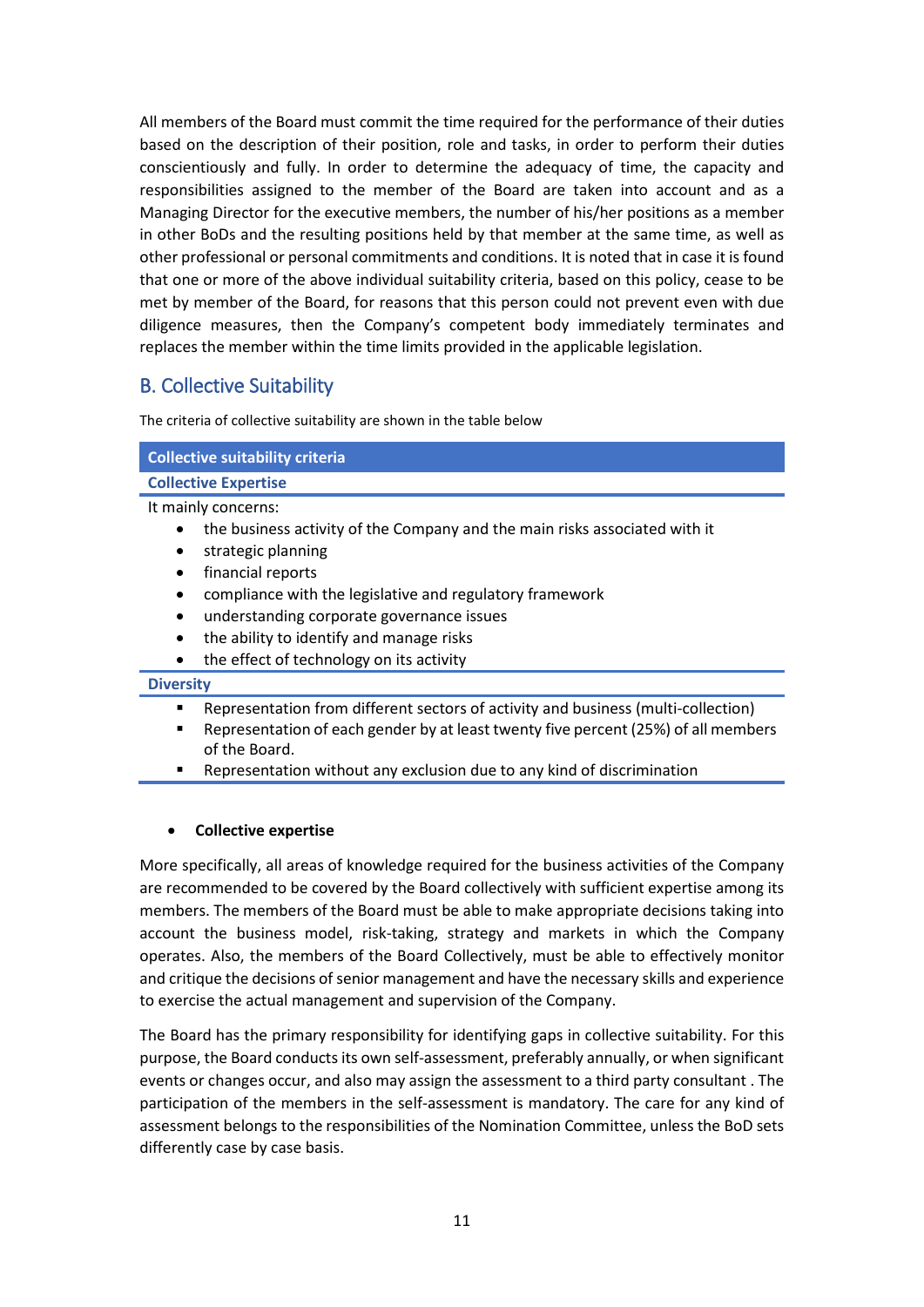## <span id="page-11-0"></span>6. Diversity

The Company has and implements a diversity policy in order to promote an appropriate level of differentiation in the Board and a diverse group of members.

This Policy is created with the belief that a Board of Directors which has demonstrated a wide range of perspectives and diversity is in a better position than other Boards of Directors with a limited range, since the existence of diversity allows the Company to take advantage of market opportunities and effectively manage risks. The Board of Directors may excel if it consists of a wide range of members with a variety of skills or knowledge groups that are also complimentary to each other. Its culture is positively shaped through the expression of different approaches and opinions and is certainly representative of the Group's values. In this way, the Board of Directors finally develops a progressive and thoughtful perception of its affairs, while promoting prudent risk-taking.

Through the accumulation of a wide range of qualifications and skills in the selection of members of the Board, a variety of views and experiences is ensured, in order to make the right decisions.

In this framework, the adequate representation by gender is ensured, at least as stipulated by the respective legislation, as a percentage of all the members of the Board. At the same time, all necessary measures shall be taken to ensure that there is no exclusion caused by discrimination on grounds of sex, age, race, color, ethnic or social origin, religion or belief, birth, disability, age or sexual orientation, property and only the individual suitaliblity criteria should have the unique selection role which are defined in this Policy.

Achieving meaningful and not only formal diversity within the Boards is an important criterion for the overall effectiveness of the Board of Directors.

## <span id="page-11-1"></span>7. Policy Implementation, Monitoring & Modification

This Policy is a guiding policy for the Group's subsidiaries and is in line with the general framework of corporate governance, corporate culture and risk-taking that it has defined and provides for and follows the necessary procedures for the implementation of the Policy.

The Nomination Committee is responsible for the development and updating of the Policy with the advisory support of other Company's divisions(e.g. Human Resources, Legal Service).

The suitability policy, upon being approved by the Board of Directors, is forwarded to the General Assembly for approval, after which it enters into force. The Company reviews its design and implementation, where appropriate, taking into account, inter alia, the recommendations of the Nominations Committee and the Internal Audit Unit and any other external bodies and Company's divisions, always, in accordance with legislation in force and guidelines of Hellenic Capital Market Commission.

Substantial amendments to the suitability policy are resubmitted for approval by the General Assembly. The suitability policy is posted on the Company's website.

The Board is responsible for monitoring the implementation of the Suitability Policy with the assistance of the Nominations Committee and other Company's divisions (e.g. Human Resources, Legal Service)where appropriate.

The Company's annual Corporate Governance Statement includes relevant reference.